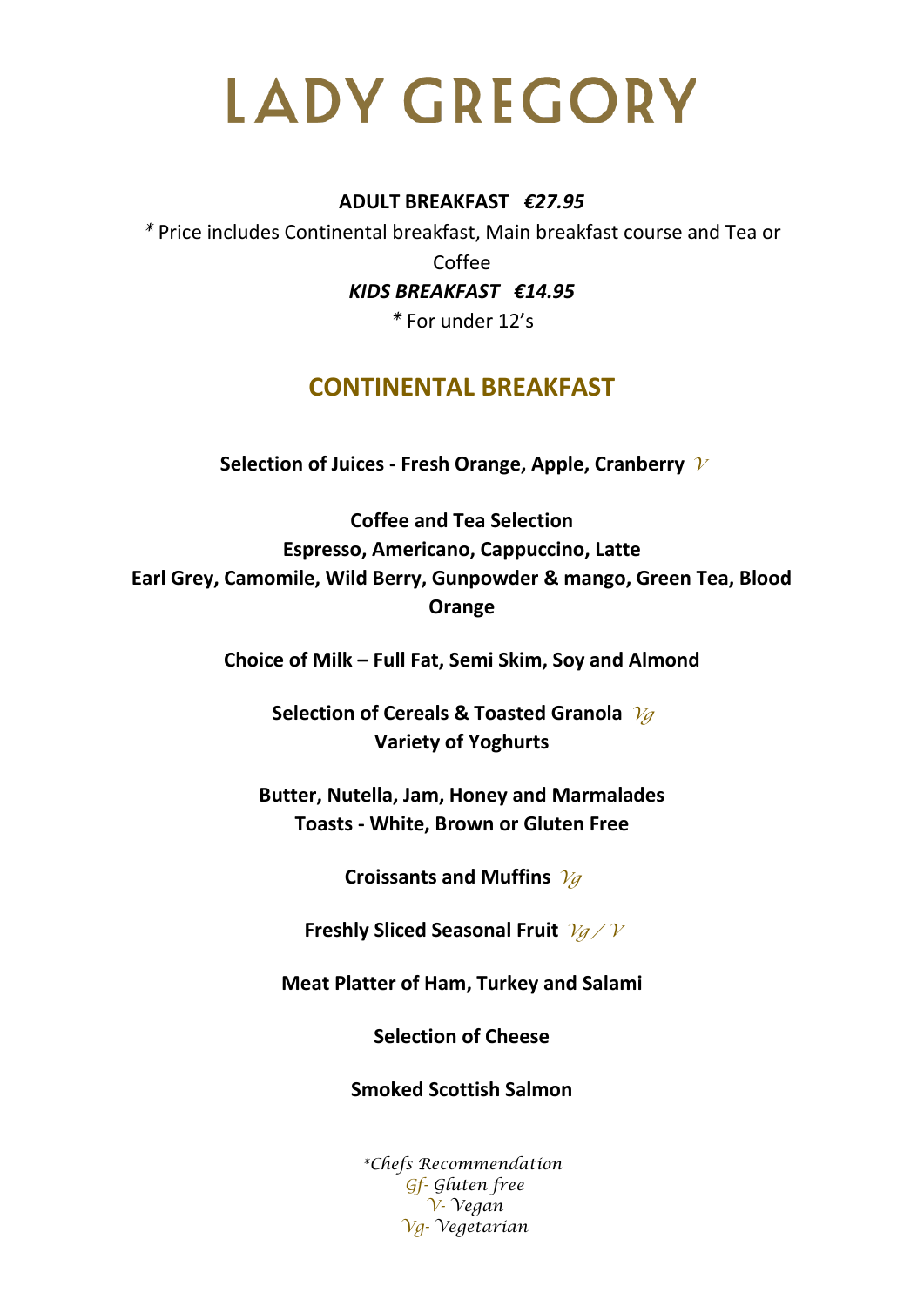# **BREAKFAST MENU**

# **Traditional Cooked Irish Breakfast**

Two eggs of your choice, (scrambled, poached or fried), sausages, bacon rashers, tomatoes, hash browns, mushrooms, baked beans, black pudding

## **The Full Vegetarian**

Two eggs of your choice (scrambled, poached, fried or tofu scramble), mushroom, tomatoes, avocado, spinach, baked beans, hash browns *Vg*

### **Classic Omelette**

With your choice of cheese, ham or smoked salmon *Gf / Vg*

### **Eggs Benedict**

Toasted English muffin with two poached eggs, with streaky bacon and hollandaise sauce

## **California Eggs**

Crushed avocado on sourdough toast, two poached eggs*Vg*

#### **Oat Porridge**

Served with honey, fresh berries and cinnamon *Vg*

# **KIDS BREAKFAST**

#### **Kids Traditional Cooked Irish Breakfast**

Two eggs of your choice, sausage, bacon rasher, hash browns, baked beans,

#### **Eggs on Toast**

Two eggs of your choice, (scrambled, poached or fried) on toast *Vg*

## **American Style Buttermilk Pancakes** *Vg*

Maple syrup, fresh berries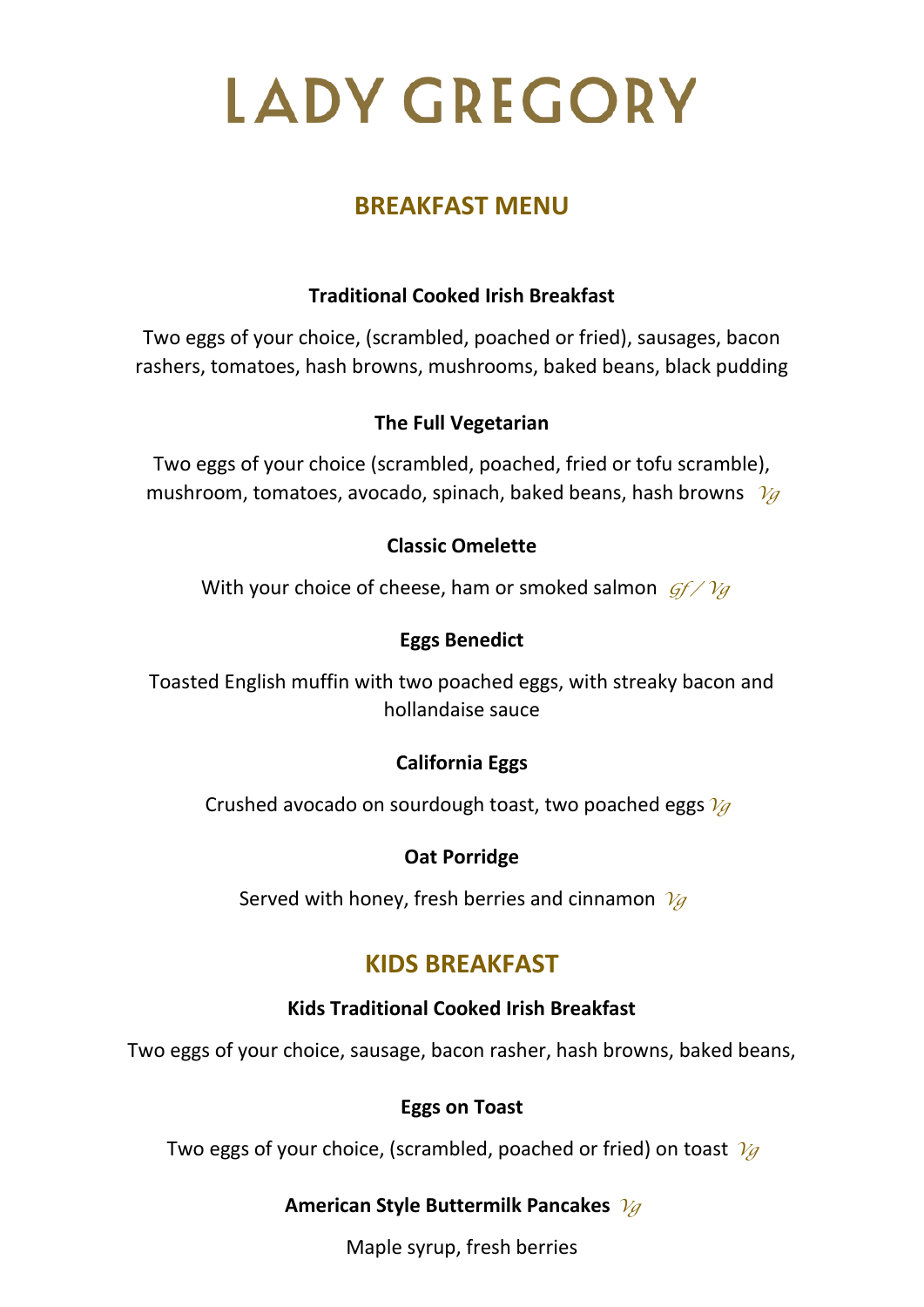#### *2 Courses €59.95 3 Courses €69.95*

#### **AMUSE BOUCHE**

**Dublin Bay Prawn Bisque** *Gf / V or* **Cherry Tomato & Watermelon Gazpacho**

#### **BREAD**

**Crusty Artisan Bread & Irish Butter**

#### **APPETISERS**

**Buffalo Mozzarella with Asparagus** *Vg* Grana Padano Snow, Black Olive Tuile, Hazelnut

**Irish King Scallops** *Gf* Cauliflower Cream, Black Pudding, Beurre Noisette

**Duck Liver Parfait**  Walnut Crunch, Apple Puree, Pickled Shallots

**Courgette Flowers** *Vg / V* Cashew Tofu Ricotta, Tomato Fondue, Wildflower Honey *Optional*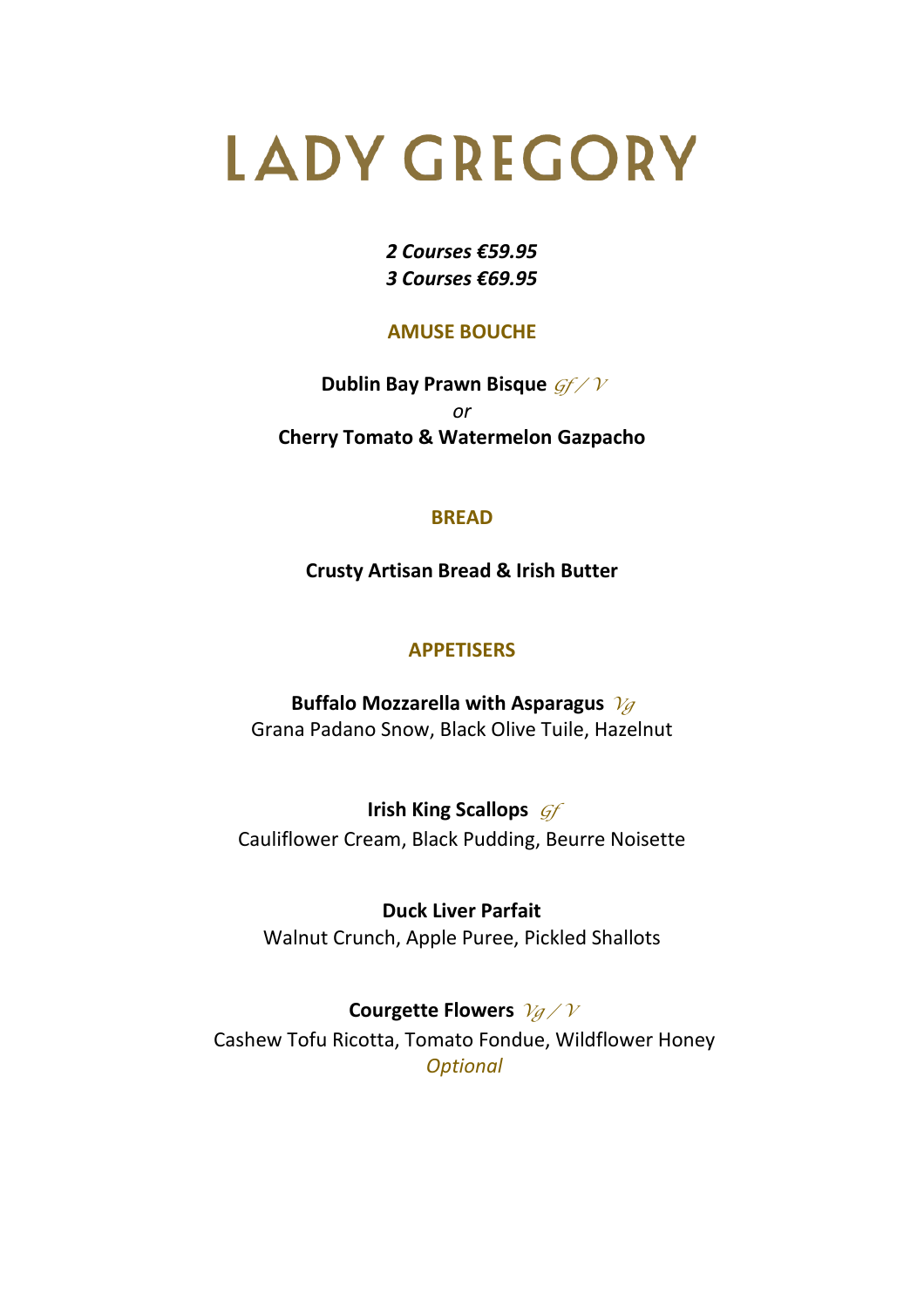#### **MAINS**

**Taste of the Sea** *Gf* Seabass, Cod and Mussels, Fennel, Bouillabaisse Sauce

# **Fillet of Mature Black Angus Beef** *Gf*

Parsnip Puree, Baby Spinach, Shiitake

#### **Herb Crusted Rack of Lamb**

Kale Compote, Roscoff Onion Confit, Gratin Potatoes

# **Silver Hill Barbary Duck Breast** *Gf* Butternut Squash Cream, Heritage Beetroot, Red Chard

 **King Oyster Mushroom** *Vg / <sup>V</sup>* Celeriac Puree, Mushroom Risotto, Tartuffade

# **French Fries** *Vg* **Bearnaise Sauce** *Vg* Panache of Vegetables  $\sqrt{q}/\sqrt{G}f$  Red Wine Jus  $\sqrt{G}f$ Mashed Potato  $\sqrt{g}$  and  $\sqrt{g}$  and  $\sqrt{g}$  are Green Peppercorn Sauce  $\frac{f}{g}$ Garden Vegetable Salad  $\frac{\gamma_q}{G}$

#### **SIDES** SAUCES

*\*Chefs Recommendation – G/f Gluten free – V Vegan – Vg Vegetarian*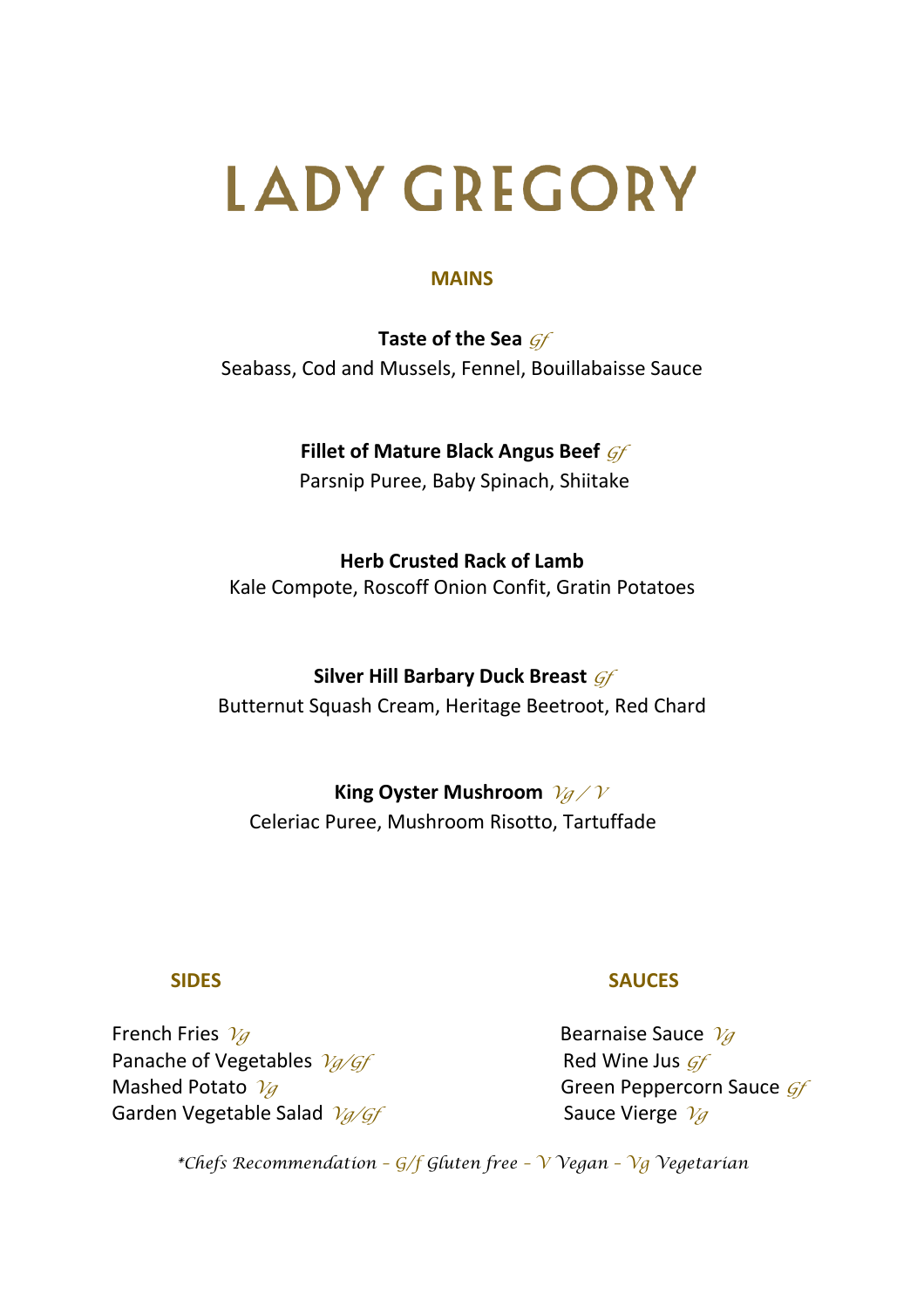#### **DESSERTS**

**Strawberry Forest** *<sup>V</sup><sup>g</sup>* Strawberries, Vanilla Custard, Strawberry Consommé

**Apple Praline Tart** *Vg* Crumble, Salted Butter Caramel Sauce, French Vanilla Ice Cream

> **Dark Chocolate Mousse** *Vg / V* Mixed Berries, Pistachio, Passion Fruit Fluid Gel

**Glenown Farm Ice Creams & Sorbets** *Vg* Ask Your Server for Today's Flavours

**Irish Continental Cheese Board** *Vg* Selection of Cheeses Served from our Cheese Board, Grapes, Crackers Walnuts & Chutney

**TEAS & COFFEES**

Selection of Java Republic Herbal Teas Davidoff Arabica Coffee French Petit Fours & Macarons

> *\*Chefs Recommendation Gf - Gluten free V- Vegan Vg- Vegetarian*